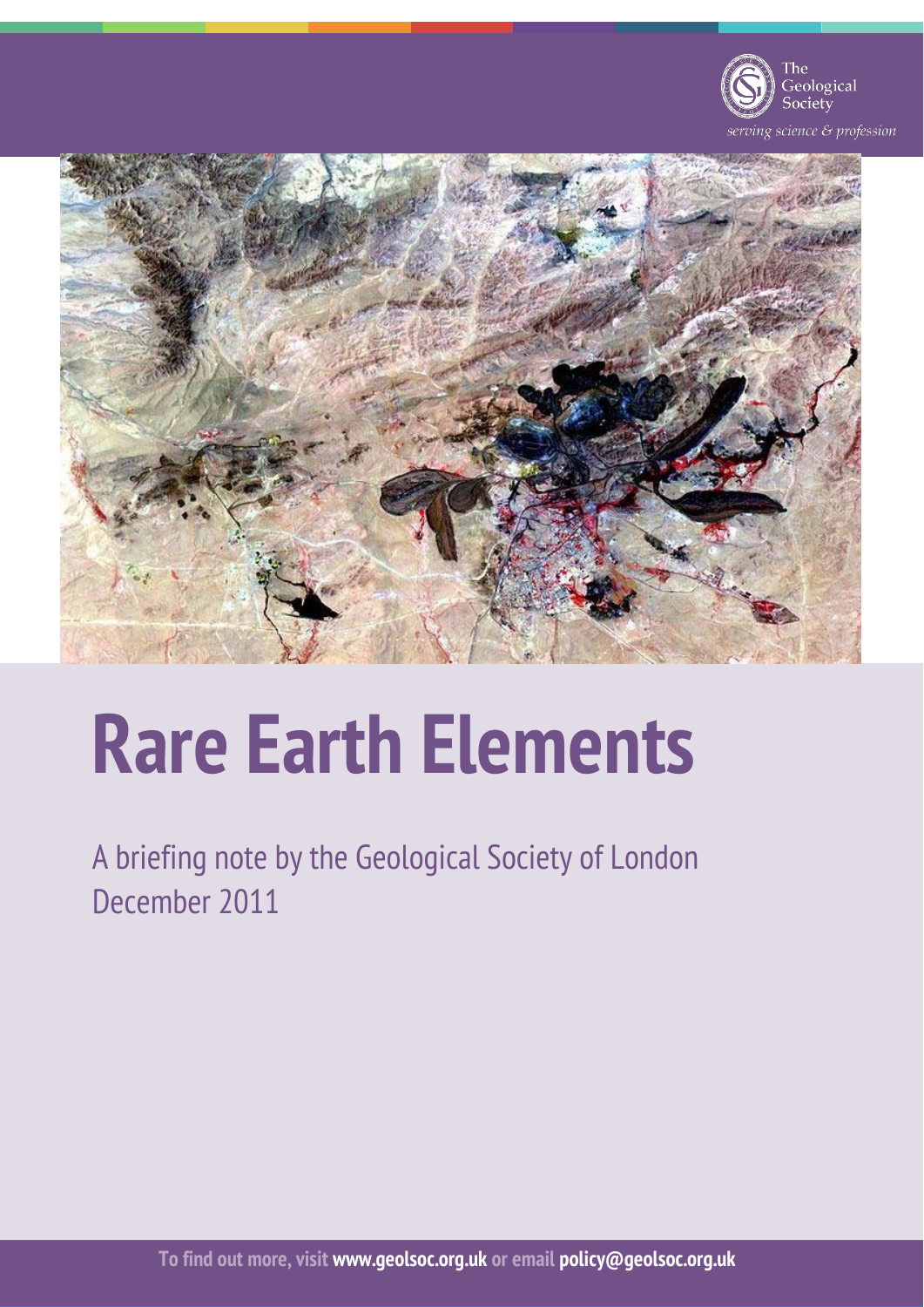A briefing note by the Geological Society of London



**The Geological Society has produced a briefing note on these vital mineral resources, to help to inform debate among scientists, policy-makers, potential investors and other industry players.** 

### **Introduction**

The rare earth elements have long been recognised as useful because of their unusual chemical and physical properties. Their natural occurrence is strongly dependent on geological circumstances, and only in a few locations are they found in sufficient quantity and concentration, and in a suitable form and setting, to make their extraction and exploitation economically viable. The rare earth elements have also been of longstanding interest to geologists as tools for furthering scientific research into the origins of rocks and ores and into the chemical behaviour of ocean waters.

In recent years, the variety of high-tech applications of rare earth elements has burgeoned, especially in lowcarbon technologies, and demand for them has grown rapidly – a trend which is expected to continue. At the same time, there is international concern about the security of their future supply, their costs, and the impacts this might have.

In light of this increased interest, the Geological Society has decided to produce this briefing note, to help to inform debate among scientists, policy-makers, potential investors and other industry players. It is presented as a series of questions and answers that deal with the properties, occurrence, extraction, supply and uses of the rare earth elements. Our focus is on their geological aspects, and the relationship between these and other scientific, economic and political considerations – we have not attempted to address in detail these nongeological issues. It is intended to be read by nongeologists with an interest in the rare earth elements, and by geologists who do not specialise in this area. Some suggestions for further reading are provided at the end of the document, for those who wish to explore further.



Figure 1: Ultrapure (99.997%) crystalline Thulium, one of the rarest of the rare earth elements. Source – Jurii, Wikimedia Commons.

### **What are the rare earth elements?**

The rare earth elements (REE) are a group of seventeen metallic elements - the fifteen lanthanides, with atomic numbers 57 (lanthanum, La) to 71 (lutetium, Lu), together with yttrium (Y, atomic number 39) and scandium (Sc, atomic number 21). All have similar chemical properties. The lower atomic weight elements lanthanum to samarium (Sm), with atomic numbers 57 to 62, are referred to as the light rare earth elements (LREE); while europium (Eu) to lutetium, with atomic numbers 63 to 71, are the heavy rare earth elements (HREE). (The dividing line drawn between LREE and HREE can vary somewhat, and the term 'mid REE' is also now sometimes used.) Yttrium, although it has a lower atomic weight, is grouped with the HREE because of its chemical similarity. Scandium's properties are different enough from those of the other REE that most of the scientific and general literature excludes it and focuses on the lanthanides and yttrium – we have followed that convention here.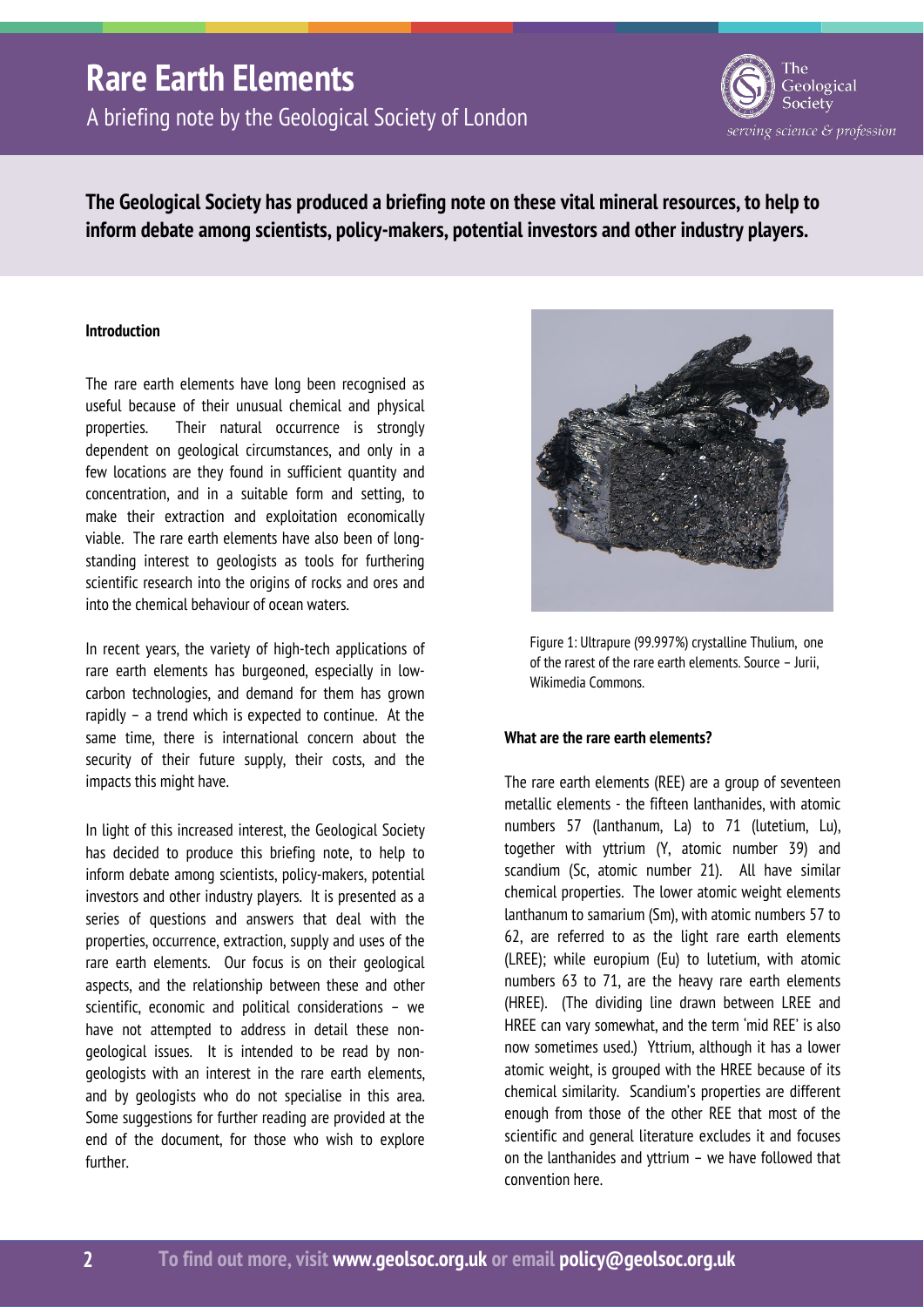A briefing note by the Geological Society of London



#### **How rare are they?**

The term 'rare earths' was first used in the late eighteenth and early nineteenth centuries, to refer to minerals containing REE and some other metals, known deposits of which were rare – only subsequently did the name 'rare earth elements' come to be associated solely with the specific set of elements it denotes today.

In fact, in terms of their overall abundance in the Earth's crust, the REE are not particularly rare. On average, as a proportion of the Earth's continental crust, Cerium (Ce) is the most abundant, at 43 parts per million (ppm), followed by lanthanum (20 ppm) and neodymium (Nd, 20 ppm). The rarest REE is thulium (Tm, 0.28 ppm), except for promethium (Pm) which is virtually absent, since it is radioactive with a short half-life. Yttrium occurs at 19 ppm. So their overall abundances are not dissimilar from many other important elements such as lithium (17 ppm), germanium (1.3 ppm), copper (27 ppm), tin (1.7 ppm) and uranium (1.3 ppm).

#### **How do the rare earth elements behave?**

The REE's distinctive properties are due to their atomic structure, especially the configuration of their electrons, which is unlike that of other elements. While many important properties are shared by all the REE, others are specific to particular elements. Because of their chemical similarities, they occur together in minerals and rocks and are difficult to separate from each other (sometimes referred to as 'chemical coherence'). However, the numerous practical uses of REE often depend on physical properties (electrical, magnetic, spectroscopic, and thermal) which are specific to particular elements, so the challenge of separating them must be overcome.

Their chemical properties depend not only on their atomic structure, but also on their size.

Unusually, atomic size of the lanthanides decreases with increasing atomic number, and this results in LREE and HREE occurring in different minerals. For example, lutetium can substitute more readily for other elements in minerals where the available sites are relatively small, where the larger lanthanum ion will not fit. REE

compounds are generally ionic and often very stable, as in the case of the oxides. Geologically occurring compounds tend to be oxides, halides, carbonates, phosphates and silicates, but not sulphides. Most of the lanthanides exhibit a trivalent state (i.e.  $\text{Ln}^{3+}$ , where  $\text{Ln}$  is the generic symbol for lanthanides) but cerium can also be quadrivalent  $(Ce^{4+})$  and europium is often divalent  $(Eu^{2+})$ .

Five of the rare earths (excluding promethium) each contain a proportion of a radioactive isotope  $(^{138}$ La,  $^{144}$ Nd, 147Sm, 152Gd, 176Lu).

### **The rare earth elements are attracting a lot of current interest – why?**

The REE have many important uses, and global production has increased rapidly in recent years from about 80,000 tonnes of rare earth oxides in 2000 to 123,000 tonnes in 2009, an increase of more than  $50\%$ <sup>1</sup>. Demand is expected to continue to grow, especially because of their use in low carbon technologies. In 2009, China produced around 97% of global REE, and recent reductions in Chinese export quotas have led to greatly increased prices internationally, and concern over future security of supply. There is particular concern that the development and uptake of new green technologies may be constrained by the availability of these raw materials. Prices of REE have been volatile, and have increased rapidly – for example, the global price of cerium oxide in July 2011 was 38 times greater than its average price in  $2009<sup>2</sup>$ .

This has led some governments to evaluate the likelihood of a shortfall in supplies, and the risks this would pose to their industries. The European Union carried out a major evaluation, presented in June 2010, to identify 'critical' minerals and metals – that is, those which combined the highest supply risk and economic importance, coupled with low potential to be substituted by other resources, and low recycling rates. This identified the REE as among the 14 mineral commodities most critical to the EU economy (the REE were considered as a single entity for the purposes of the evaluation).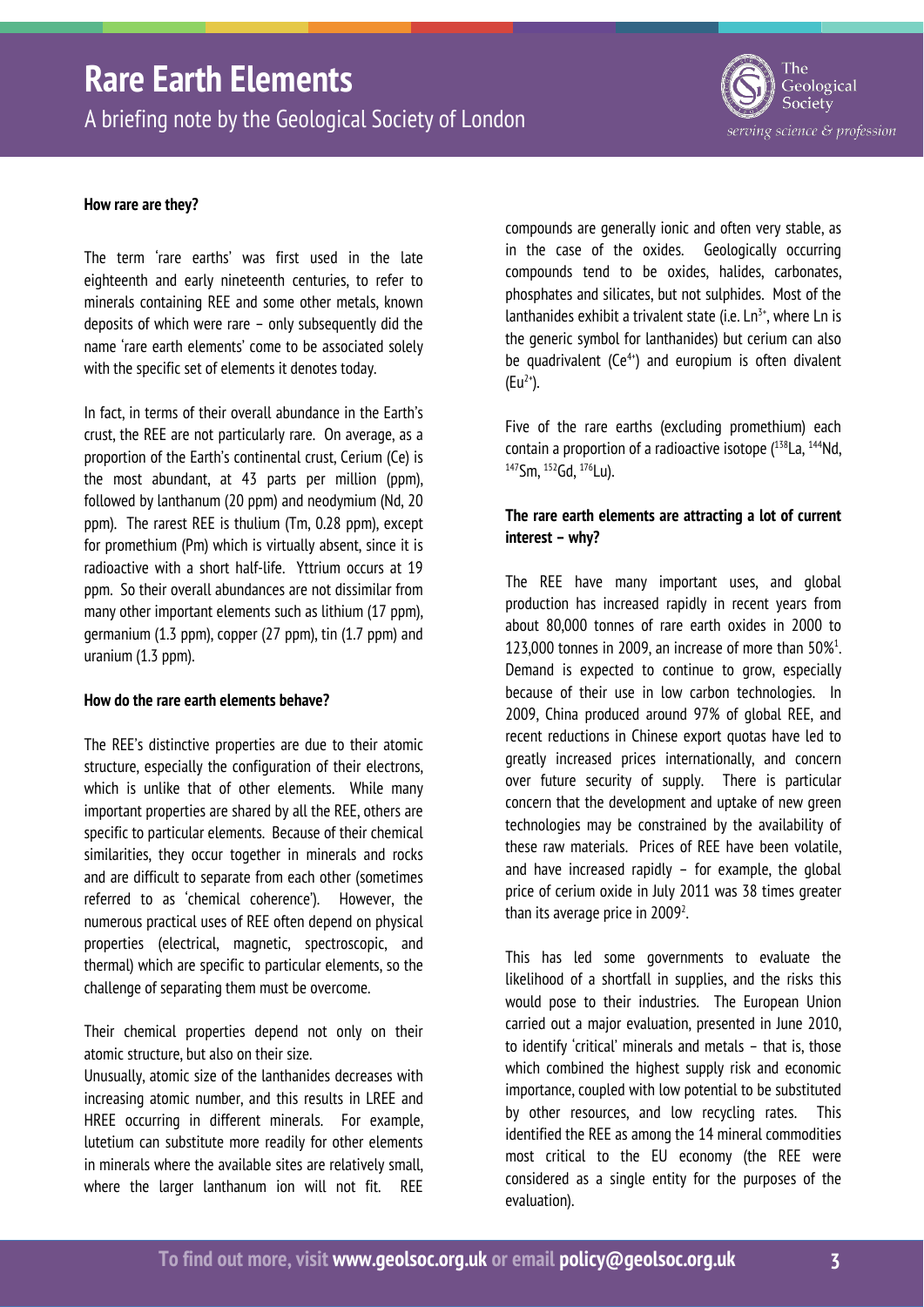A briefing note by the Geological Society of London

The Geological Society serving science & profession

A similar US study reached similar conclusions. Some governments are developing policies aimed at securing adequate and stable future supplies for their industries. Although the focus differs from country to country, particular emphasis is being given to achieving more globally diverse supplies; to improving recycling, re-use and resource efficiency (doing more with less); and to identifying substitutes.

Investors and mining companies are also taking a renewed interest in REE, as increased prices (and in some cases government incentives) make exploitation of resources potentially more profitable. However, the relatively small global market for REE limits the commercial attractiveness of starting up new mining operations. Understanding the geology of REE, and the extent of known or possible resources, are among many factors that influence companies' decision making.

### **What are the uses of rare earth elements?**

With new and developing technologies, the uses of REE have extended from well-established applications such as glass polishing, to include high-performance magnets, high-tech catalysts, electronics, glass, ceramics, and alloys<sup>3,4</sup>. An increasingly important area of REE use is in low-carbon technologies.

![](_page_3_Picture_7.jpeg)

Figure 2: Wind park in Austria. REE are used to make high-performance magnets which are used in wind turbines. Source – Kwerdenker, Wikimedia Commons.

Large wind turbines can each use up to 2 tonnes of highstrength magnets which contain about 30% REE<sup>4</sup>. Up to 20 kg of REE are used in the batteries, electric traction motors and regenerative braking systems of each hybrid vehicle. The main applications of REE are shown in the table on the next page.

Demand for REE in all these applications is expected to continue to increase over the next few years, particularly in the manufacture of magnets.

![](_page_3_Picture_11.jpeg)

Figure 3: NiMH batteries, an example of use of REE. Source – MarkSweep, Wikimedia Commons

Many of these uses depend on the distinctive properties of REE (individually or as a group) referred to above. Their use in LCD and plasma screens, for example, depends on their spectroscopic properties – europium (as Eu3+, in the solid state) exhibits red luminescence, while terbium's (as Tb3+) is green. The thermal properties of REE lend stability to alloys under high stress and temperature, for instance in jet engines.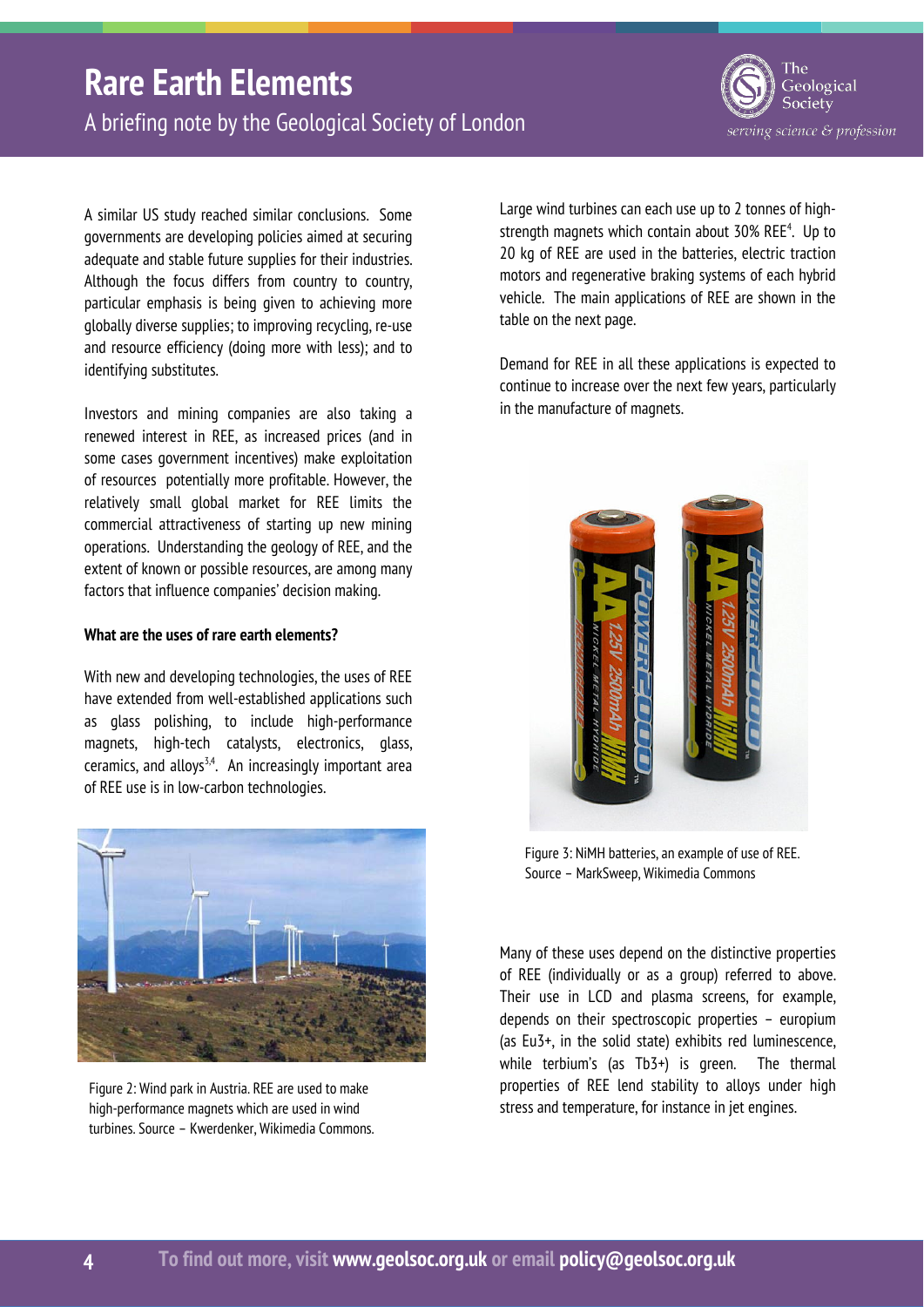A briefing note by the Geological Society of London

![](_page_4_Picture_2.jpeg)

serving science & profession

| Applications <sup>3,4,5,6</sup> :                                  | Magnets                                                                                                                                                                                                            | Catalysts                                                            | Alloys                                                                                                           | Glass and<br>Electronics                                                                                                                                                                 | Miscellaneous                                                                                       |
|--------------------------------------------------------------------|--------------------------------------------------------------------------------------------------------------------------------------------------------------------------------------------------------------------|----------------------------------------------------------------------|------------------------------------------------------------------------------------------------------------------|------------------------------------------------------------------------------------------------------------------------------------------------------------------------------------------|-----------------------------------------------------------------------------------------------------|
| <b>Global consumption</b><br>(thousands of tonnes)<br>$(2008)^7$ : | 26.3                                                                                                                                                                                                               | 25.0                                                                 | 22.3                                                                                                             | 36.0                                                                                                                                                                                     | 14.5                                                                                                |
| Principal REE <sup>3,4,5,6</sup> (main<br>elements shown in bold): | Dysprosium<br>Gadolinium<br><b>Neodymium</b><br>Praseodymium<br>Samarium<br>Terbium                                                                                                                                | <b>Cerium</b><br>Lanthanum                                           | Cerium<br>Dysprosium<br>Lanthanum<br>Neodymium<br>Praseodymium                                                   | <b>Cerium</b><br>Europium<br>Gadolinium<br>Lanthanum<br>Neodymium<br>Praseodymium<br>Terbium<br>Yttrium                                                                                  | All                                                                                                 |
| Examples of use <sup>3,4,5,6</sup> :                               | Electric motors in<br>hybrid vehicles;<br>Wind power<br>generators; Hard<br>disc drives; CD and<br>DVD players;<br>Imaging; Portable<br>electronics;<br>Microphones and<br>speakers;<br>Magnetic<br>refrigeration. | Petroleum<br>refining; Catalytic<br>converters; Diesel<br>additives. | NiMH batteries;<br>Fuel cells; Other<br>alloys (with iron,<br>magnesium,<br>aluminium and in<br>special steels). | Display phosphors<br>(compact<br>fluorescent lamps,<br>LCD and plasma<br>screens, cathode<br>ray tubes, medical<br>imaging); Lasers;<br>Fibre optics; Glass<br>polishing and<br>tinting. | Ceramics; Water<br>treatment; Nuclear<br>fuel rods;<br>Pigments;<br>Fertiliser; Medical<br>tracers. |

### **Are the rare earth elements useful in scientific research?**

The properties of the REE have led to them being successfully applied to numerous geological research problems. The distribution of REE in a series of igneous rocks, for example, can indicate details of their origins and history, as well as their relationship to one another. The same techniques can be applied to cosmic materials. It has been shown that some meteorites (achondrites) were formed by processes very similar to those by which many igneous rocks on the Earth are made (fractional crystallisation).

The existence of multiple valencies of some REE, and their different chemical behaviour, can also help to reveal geological processes, if the relative proportions of, say, Eu2+ and Eu3+ are different from the background level (a so-called 'abundance anomaly').

An instance of this is on the moon – strong but opposite europium anomalies in the rocks of the lunar highlands and the mare basalts have provided useful information on their origins.

The REE's radioactive isotopes have long half-lives. This makes some of them (with their daughter products) very suitable for geochemical and petrological studies, especially 138La-138Ce, 147Sm- $143$ Nd, and  $176$ Lu- $176$ Hf. They are used extensively in the dating of rocks, particularly ancient ones and high-grade metamorphics. They are also used in investigating problems such as ocean mixing, the mixing of magmas, or contamination of the Earth's mantle by rocks from the crust.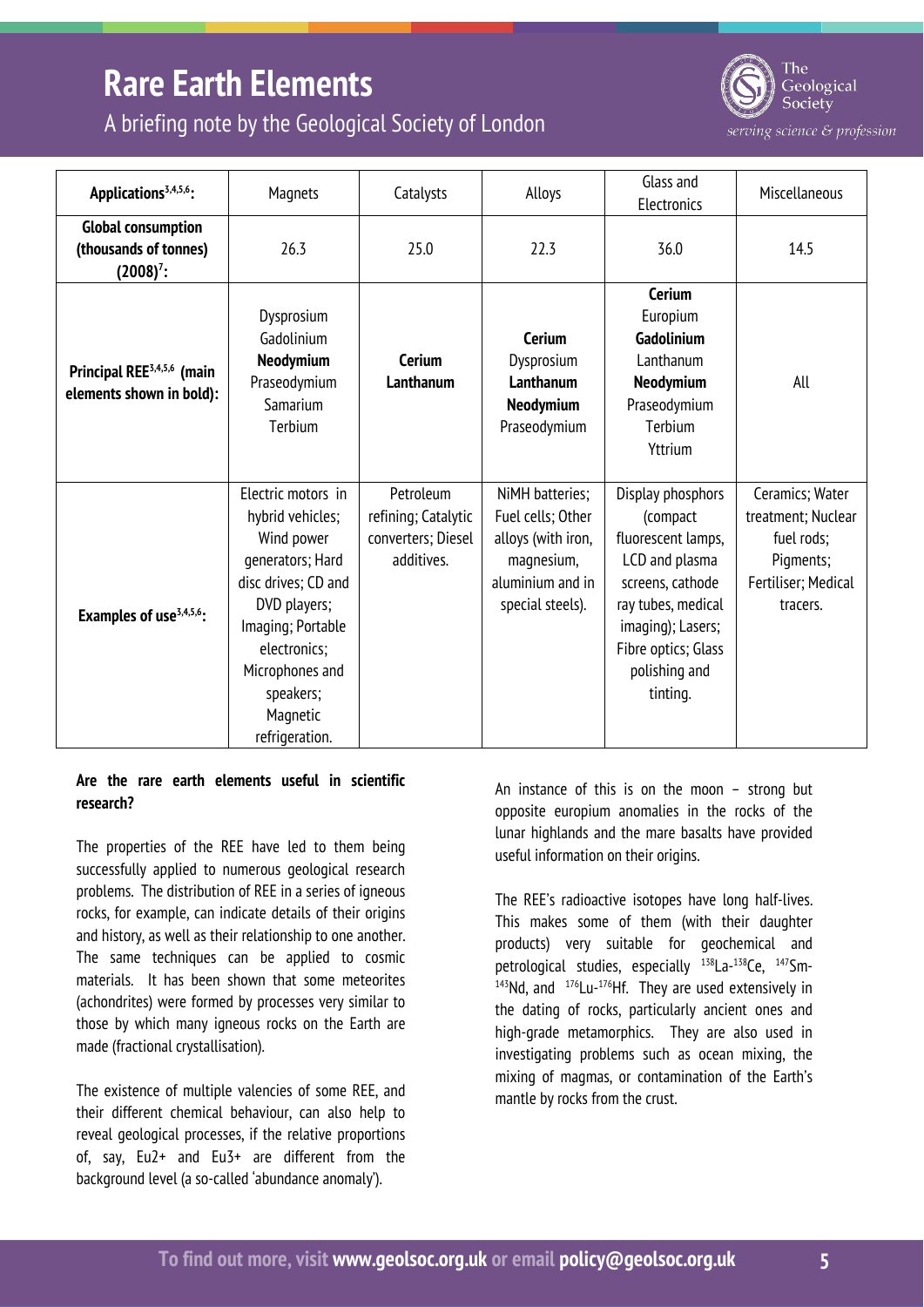A briefing note by the Geological Society of London

![](_page_5_Picture_2.jpeg)

### **Where are rare earth elements found?**

In looking for concentrations of any element that might be of economic interest, there are several factors to consider: the minerals in which they occur, and how easily the element can be extracted; the types of rock in which these minerals are found; the most promising geological settings in which to explore for these rocks; and the particular locations of mineral deposits which are capable of being mined and processed economically.

#### **In which minerals do rare earth elements occur?**

Over 200 rare earth minerals have been described. However, in many cases there are no concentrations of these minerals that are economic to mine and in others there is no known method to extract the REE from the mineral economically.

Minerals tend to be rich in either LREE or HREE, but generally include most of the REE in some quantity, if only at minor or trace levels. The proportions of the different REE within minerals vary between deposits.

The name of a REE mineral often indicates, by use of the chemical symbol, the most abundant element. For example, in bastnäsite-(Ce), cerium is present in the largest quantity (it also contains significant amounts of lanthanum, neodymium and praseodymium). Bastnäsite- (Ce) is the most common but bastnäsite-(La) and bastnäsite-(Nd) also occur. (Chemical formulae are often written in an 'idealised form', with the mixture of REE represented by the dominant element. So, bastnäsite- (Ce) is given as  $CeCO<sub>3</sub>F$ .)

The most important rare earth minerals in ore deposits are bastnäsite and monazite-(Ce) (CePO<sub>4</sub>). Each contains about 70% rare earth oxides by weight. Other significant ones are the carbonates parisite-(Ce) and synchysite-(Ce) (often found intergrown with bastnäsite), and the phosphate xenotime-(Y).

![](_page_5_Picture_10.jpeg)

Figure 4: Monazite-(Ce) specimen from Siglo XX mine, Bolivia – the orange mineral is monazite, and the clear one quartz. Photo credit: Natural History Museum (specimen no: BM 1972,348)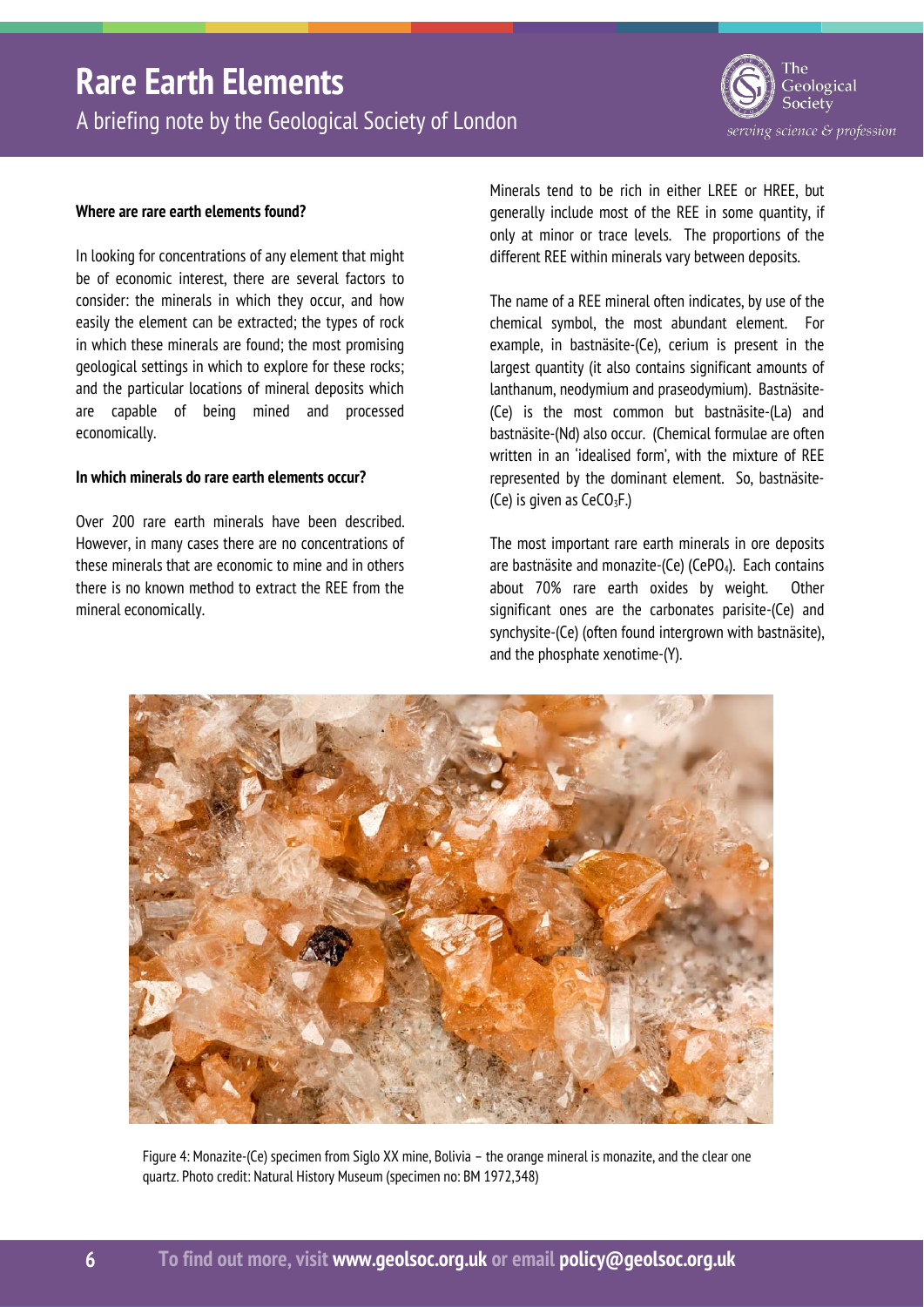A briefing note by the Geological Society of London

![](_page_6_Picture_2.jpeg)

The complex silicates allanite-(Ce), eudialyite and steenstrupine also contain significant amounts of REE, as do the carbonate ancylite-(Ce) and the phosphate churchite-(Y).

Minerals that contain much smaller amounts of rare earth elements can act as important sources. For example, the oxide loparite-(Ce), mined in Russia for its niobium, also contains about 1% rare earth oxide by weight – enough to make REE worthwhile extracting. Fluorapatite ( $Ca<sub>5</sub>(PO<sub>4</sub>)<sub>3</sub>F$ ) can sometimes also be a source of rare earths. If mined as a source of phosphorus for fertiliser, it is possible to extract REE as a by-product.

### **In which types of rock do these minerals occur?**

REE are found principally in carbonatites. These are igneous rocks comprising more than 50% carbonate minerals, principally calcite (calcium carbonate), but in some cases magnesium-bearing carbonates (dolomite, magnesite) or iron-bearing carbonates (siderite), that crystallised from a high-temperature liquid from deep in the Earth. Carbonatites almost always contain REE, which constitute about 3,500 ppm of these rocks, so they are the most obvious place to look for REE.

REE are found in high concentrations in some, but not all, alkaline igneous rocks (which make up only about 0.5% of all igneous rocks). They are characterised by their high contents of alkali metals.

There are also some secondary deposits of REE. These are essentially produced by weathering of primary sources and their subsequent concentration by physical or chemical means. 'Placer' deposits are produced by physical concentration of rare earth and other heavy minerals from weathering; 'laterite' deposits result from enrichment of REE by in situ chemical alteration. There is one known example of a further type of secondary deposit, known as ion-adsorption clays, in China. The REE in these deposits were released by weathering of REE-rich granites and subsequently adsorbed by clay minerals.

There are also some rare earth mineral concentrations of economic interest in granite pegmatites and some hydrothermal (hot water) vein systems. Researchers have recently found elevated concentrations of REE in deep sea mud in the Pacific Ocean, which may also constitute a potential resource.

### **In what kinds of geological environment are these rocks found?**

The carbonatites and alkaline igneous rocks are characteristically found in the interiors of tectonic plates, that is, away from the active plate margins where volcanic activity is at its greatest. They are commonly associated with the major rift systems, such as the East African and Baikal rifts and the Rhine Graben. The carbonatites are mostly confined to continental areas, while the alkaline rocks also occur over much of the world's oceanic intraplate areas on volcanic islands. Although more than two thirds of carbonatites that have been dated are Phanerozoic in age (less than 500 million years), they are overwhelmingly concentrated in areas comprising older Precambrian rocks.

![](_page_6_Picture_12.jpeg)

Figure 5: East African Rift Valley, Tanzania. Source – Sachi Gahan, Wikimedia Commons .

### **Can all rare earth element deposits be exploited economically?**

Only a small proportion of REE deposits are of sufficient size, type and concentration that they can be exploited economically using existing technology. These are referred to as 'reserves'.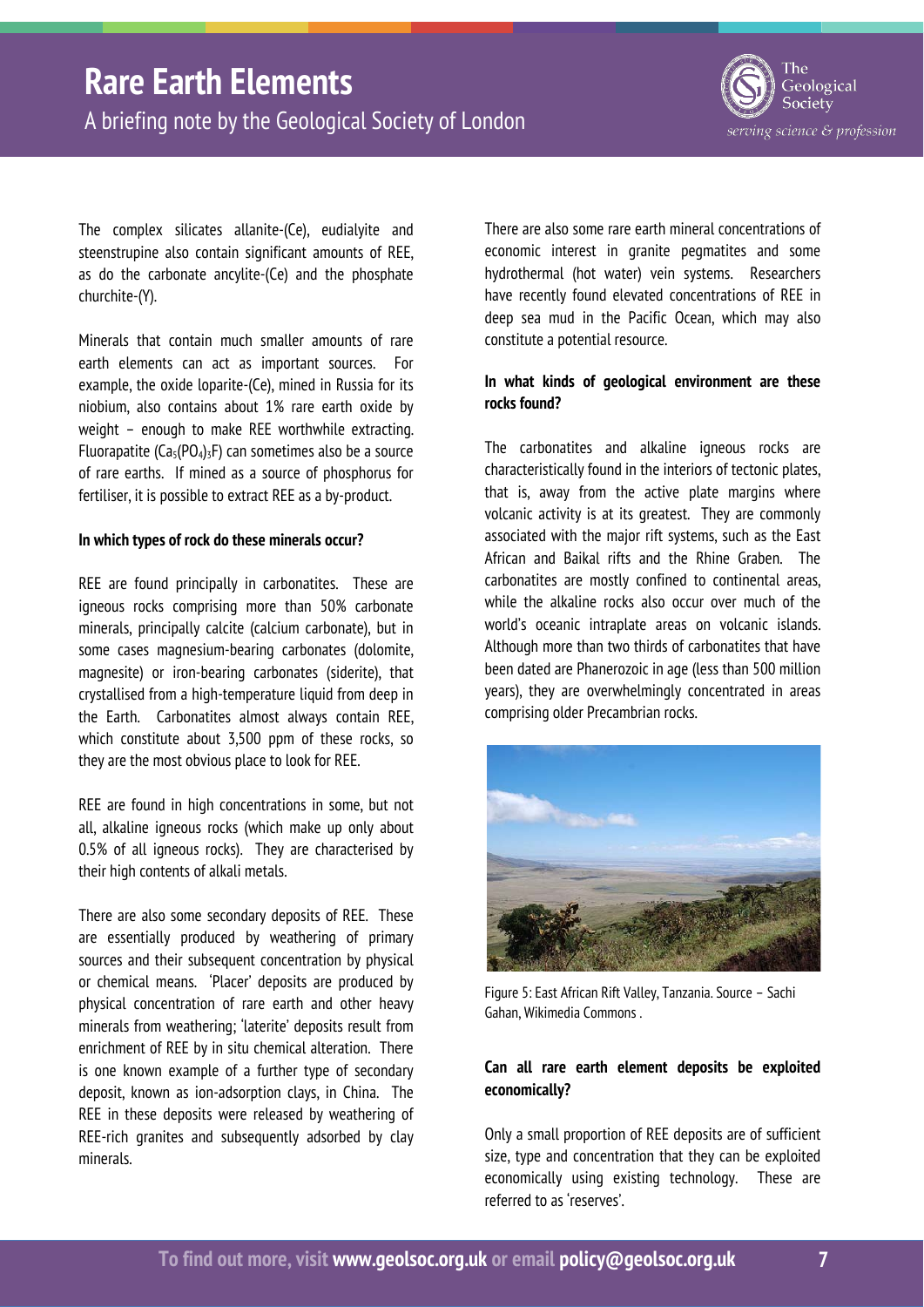A briefing note by the Geological Society of London

The Geological Society serving science & profession

Which deposits are considered to be reserves will depend not only on fixed factors (geographical distribution and concentration; mineral type), but also on variable ones (commodity prices; regulatory regimes including environmental protection; improved technology for extraction and processing). Reserves can also grow with the discovery of new exploitable resources, which is dependent on both research and exploration work. Since ores containing REE tend to be rich in either LREE or HREE, their relative value will vary according to market factors.

#### **Where are the main deposits?**

The main reserves are in China (including Bayan Obo), the CIS (in Russia, Kyrgyzstan and Kazakhstan), the USA (including Mountain Pass) and Australia (including Mount Weld). There are also resources in India, Vietnam, Malaysia, Thailand, Indonesia, South Africa, Namibia, Mauritania, Burundi, Malawi, Greenland, Canada and Brazil<sup>8</sup>.

Bayan Obo in Inner Mongolia, China, contains the greatest quantity of REE known. It is an iron-rich deposit hosted in dolomite, the origin of which is still a subject of debate. However, the Maoniuping occurrence (Sichuan Province) is at present the world's biggest REE producer, mainly because the REE minerals have proved to be easy to concentrate by gravitational methods. The Weishan deposit (Shandong Province) is also mined for REE. The REE at Maoniuping and Weishan are also found in carbonatite dykes.

Before Bayan Obo came on stream, the largest single source of REE was a carbonatite sheet at Mountain Pass in California, USA. Although mining at Mountain Pass ceased in 2002, it has recently restarted and is expected to return to full production level in 2012. Mountain Pass is expected to make a significant contribution to global supply, as are the deposit in weathered carbonatite at Mount Weld, in Western Australia; the alkali trachyte intrusion at Dubbo, New South Wales, Australia (where REE will be co-produced with zirconium and other metals); and a further smaller monazite deposit at Steenkampskraal, Western Cape, South Africa.

Significant mineral sand deposits include those in western India (still in production) and in western Australia. Most of these deposits contain monazite- (Ce) and some also contain xenotime-(Y). REE are also produced as by-products from the minerals apatite (phosphate ore) and loparite (niobium ore) mined at Khibiny and Lovozero on the Kola Peninsula, Russia.

A 2002 report by the United States Geological Survey listed 822 occurrences of REE in a wide variety of rock types, about 20% of which are carbonatites<sup>9</sup>. As at June 2011, there is also active exploration in alkaline igneous rocks, mineral sands, and hydrothermal deposits.

![](_page_7_Picture_10.jpeg)

Figure 6: Mount Weld, Western Australia Photo Credit: Matthew Demmer, Camborne School of Mines, University of Exeter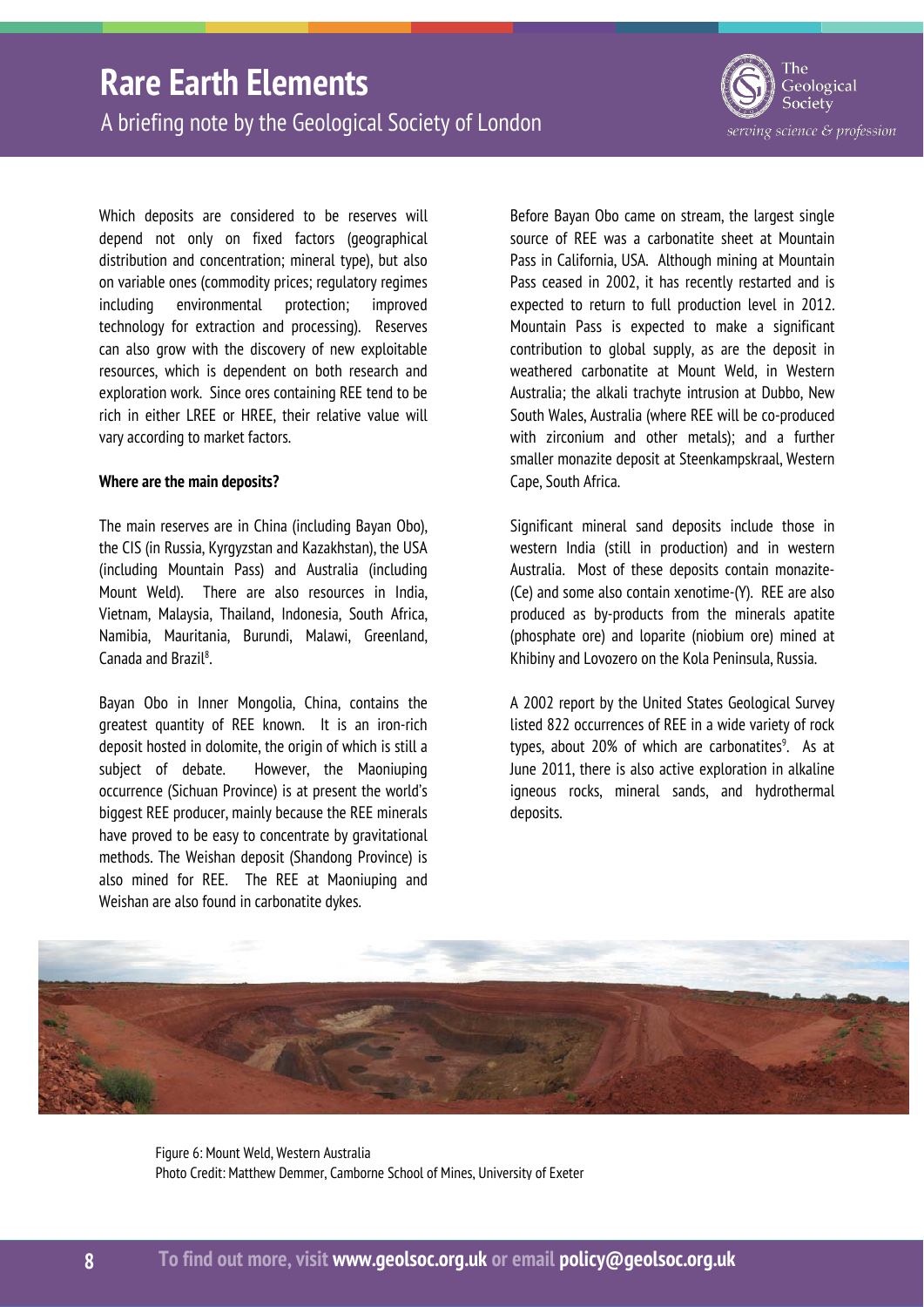A briefing note by the Geological Society of London

![](_page_8_Picture_2.jpeg)

### **Are there any in the UK?**

The UK has few REE resources, but little systematic exploration has been carried out. The most attractive targets are the Caledonian age alkaline igneous intrusions of north-west Scotland.

#### **How are they extracted and processed?**

All rare earth mines are open cast except for a few where REE are produced as a by-product, such as at Lovozero in Russia. Most employ standard largescale mining techniques, involving 'drill, blast and haul operations'.

Separation of the ore from waste material is done by a variety of techniques. For example, bastnäsite is mostly separated by froth flotation. Monazite can be treated in a similar way, but can also be concentrated along with other heavy minerals from mineral sand deposits using gravity separation; and then separated from the other heavy minerals by high-intensity magnetic and electrostatic methods.

Once a mineral concentrate has been produced, the REE are extracted from it by a series of steps. These may include 'cracking' (roasting, usually with acid or alkali, or treating with a hot solution), leaching or solution using a range of solvents, chemical precipitation and evaporation. The process can be complex, involving multiple stages to separate each of the REE, and varies from case to case. Maximum value is derived by producing individual REE metals but this is expensive and time consuming. Many REE are traded as the cheaper REE oxides, which are suitable for much industrial use.

In some deposits, REE are not mined, but are leached in situ by passing solvents through the rock.

There are many known minerals which contain some REE, but in most cases neither the minerals nor the REE themselves can yet be economically extracted and separated.

![](_page_8_Picture_11.jpeg)

Figure 7: Powdered monazite, a rare-earth-and-thoriumphosphate. Source – USGS, Wikimedia Commons.

### **What are the environmental effects of rare earth production?**

The frequent association of the radioactive elements thorium and uranium with REE deposits is one of the main environmental problems. The heavy REE in particular tend to concentrate in the same geological environments as thorium. A few percent of thorium by weight is common in monazite formed in granitic rocks, and in the mineral sands derived from them.

These marine and alluvial placer deposits used to be the most important source of REE during the 1950s and 1960s. However, they have generally fallen from favour because of their radioactivity. Other deposits, such as those associated with carbonatite rocks, have much lower levels of thorium.

In common with most mining and processing, REE production uses a great deal of energy. Where the energy is derived from fossil fuels, this will add to carbon emissions (in the absence of widespread Carbon Capture and Storage) – especially if much of it comes from coalfired power stations, as currently in China.

Other environmental problems can arise from the extraction and processing of REE, including pollution from the chemicals used. These are often the result of inadequate environmental regulation or enforcement.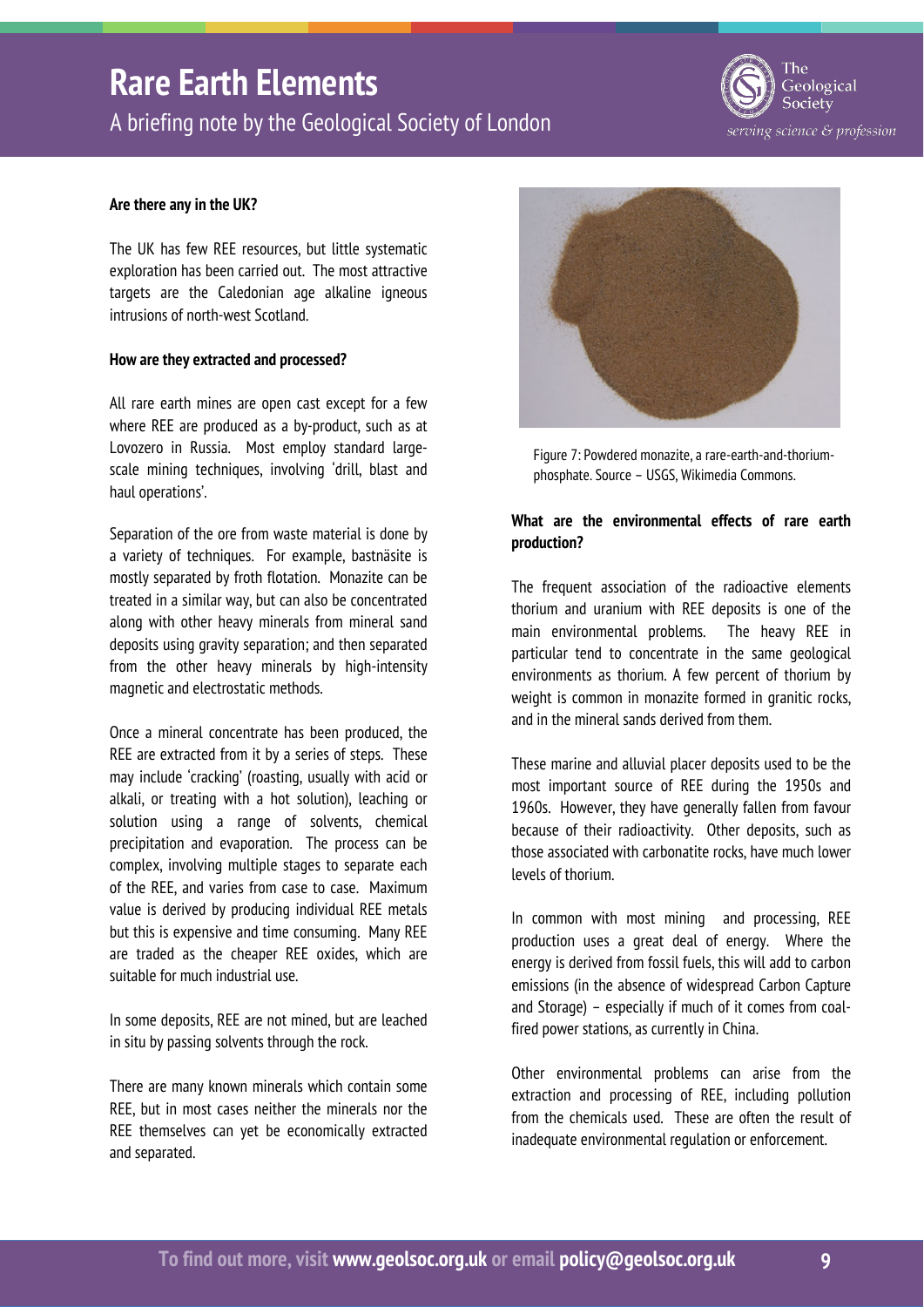A briefing note by the Geological Society of London

### The Geological Society serving science & profession

### **Is their availability sufficient and secure?**

This is a very difficult question to answer. As at July 2011, the main problem with REE supply is that there are not enough REE available to countries other than China. Although there are known REE deposits outside China that are potentially economic to mine, they cannot simply be 'turned on'; it may take ten years, or longer, to go through all the technical, financial, environmental and regulatory stages needed to establish a new mine.

REE resources are widely distributed across the globe, so geological scarcity in absolute terms is not likely to be a concern. Currently, there is considerable exploration activity for REE worldwide, with numerous companies, most of them relatively small, engaging in exploration on every continent. As at July 2011, mining has resumed at Mountain Pass and started at Mount Weld, both of which are expected to reach full production levels in 2012. Together, these two deposits could add 40,000 tonnes per annum to global supplies. If the market outlook remains positive and prices remain high then global reserves will increase and new projects will likely be brought into production. In the longer term advances in science and technology will improve our ability to find and extract REE, as has been the case for other metals in the past, and the likelihood of supply disruptions will be reduced.

There are many variables that influence the future supply-demand balance for REE, collectively and individually, and make it difficult to predict shortfalls in supply. In the medium and longer term, it is expected that adequate supplies of most REE will be available. However, over the next decade, up to 2020, shortages are predicted for some, notably neodymium, dysprosium, europium, terbium and yttrium. The magnitude and duration of such shortages will depend on how successful exploration projects are, as well as on complex interconnected market and regulatory factors.

Various governments and industrial users worldwide have begun to develop strategies to safeguard the REE supplies that they need. Governments are working individually and together to develop an early warning system to better predict future supply problems for REE and other critical metals. Some industrial users of REE have established joint venture partnerships with mining companies, thereby ensuring a market for the ores at a known price and securing supply for the processor/manufacturer (see Ernst and Young, September  $2010^{10}$  and April 2011<sup>11</sup> for examples).

![](_page_9_Picture_8.jpeg)

Figure 8: Satellite image of Mountain Pass mine in the Mojave Desert, 2011. The bright green areas in the northwest are settling ponds. ©NASA, Wikmedia Commons.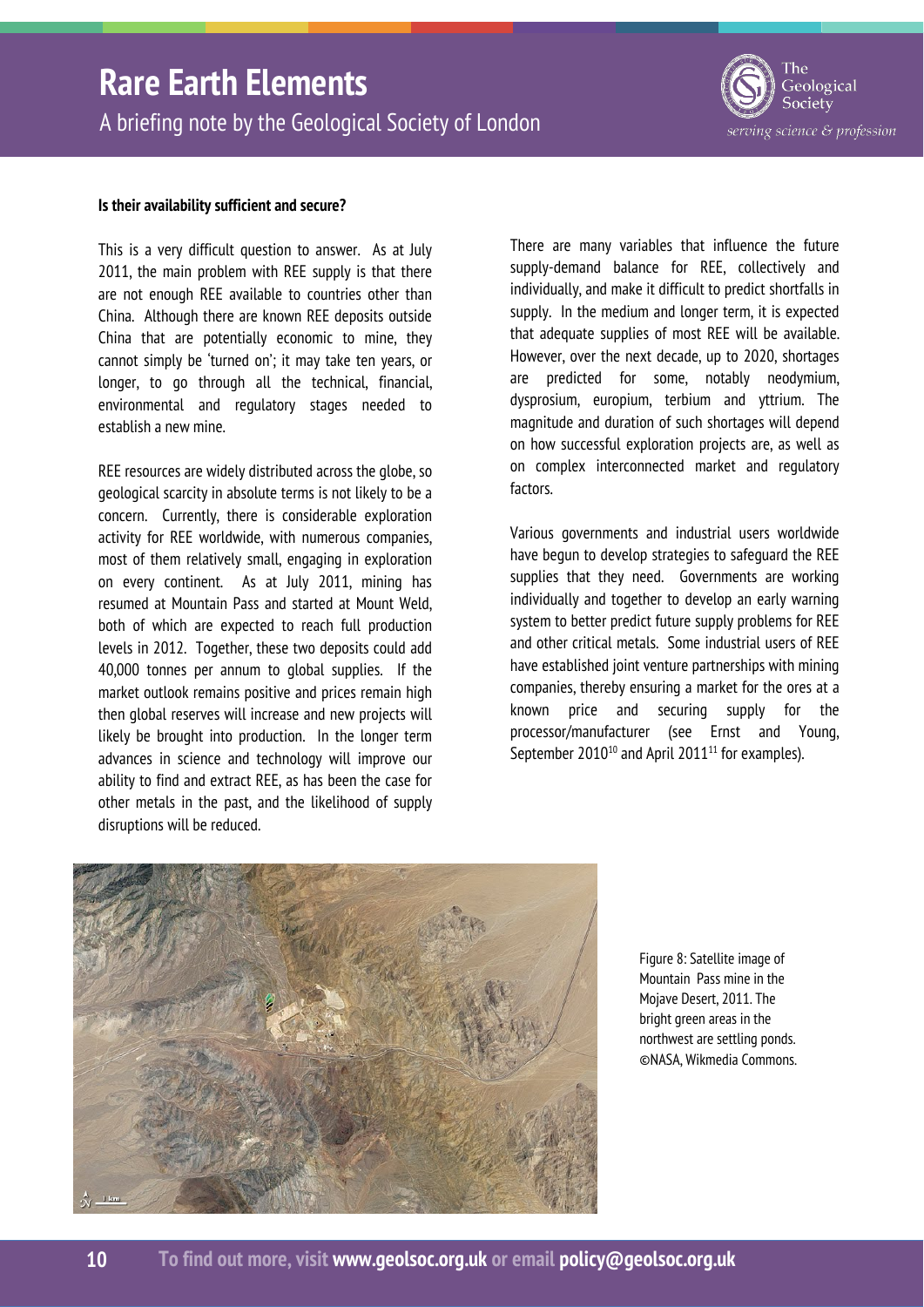A briefing note by the Geological Society of London

![](_page_10_Picture_2.jpeg)

#### **Are there alternatives to mining rare earth elements?**

Although various methods of recycling are proven, little rare earth recycling takes place $12$ . Reasons for this include lack of infrastructure, the need for extensive further work to develop recycling techniques, low concentrations in scrap, and products not being designed to allow efficient recovery at the end of their life (with little incentive at present for manufacturers to improve design in this respect $13$ . Scope for recycling is also limited by the fact that the likely future demand for some REE is large compared to the amount already in circulation, and by the long lifetimes of some of the products in which they are used. At present, Japan is the only significant centre for research into recycling techniques, with Hitachi, for instance, aiming to recycle electric motor magnets by 20136,13.

There is some scope for substituting REE with other elements in many applications. However, the substitutes are generally less effective<sup>6,13,14.</sup> For example, no magnets have yet been developed with strength comparable to those made using neodymium<sup>6</sup>. Large scale substitution would not necessarily solve problems of supply, because although the demand for REE would be reduced, the demand for substitute materials would increase. Another possible area of design innovation is resource efficiency, or 'doing more with less' – that is, reducing the amount of REE which is required to produce each unit of the technology in question.

A separate alternative to substitution and recycling of rare earths is to evaluate potential novel, previously unconsidered, resources such as waste materials from mining operations for other commodities and from industrial processes. 'Secondary' resources of these types not only have the potential to extend the resource base for REE, but also have a smaller environmental footprint than exploiting primary ores, maximising the efficiency of resource use and reducing the amount of potentially harmful waste from industrial processes. Research is underway to

![](_page_10_Picture_7.jpeg)

Figure 9: Tailings pond– waste materials could be a source of economic extraction. ©Xtremizta, Wikimedia Commons

investigate the concentrations of REE found in several industrial waste streams, and the potential for their economic extraction.

Nonetheless, it is likely that, given the escalating demand for REE, mining of primary ores will continue to provide the lion's share of supply.

#### **Conclusions**

Rare earth elements will continue to be of considerable interest for the foreseeable future, with demand likely to grow. While market mechanisms should ensure that serious shortages are averted, at least in the long term, there may be significant short-term disruptions to the supply of some REE, especially HREE, and price instability.

Geological and mineralogical research should continue to play an important role in the search for rare earth ore deposits and their extraction, ensuring that as little damage is done to the environment as possible. With the renewed focus on REE by policy-makers and investors, in order that decision making is informed by the best available science, it is important to ensure sustained funding of research on the entire life cycle of the REE, from exploration and mining to manufacture, recycling, re-use and disposal. It is also essential to gather and maintain reliable and comprehensive information on REE geology, deposits, resources, reserves, production, trade and consumption.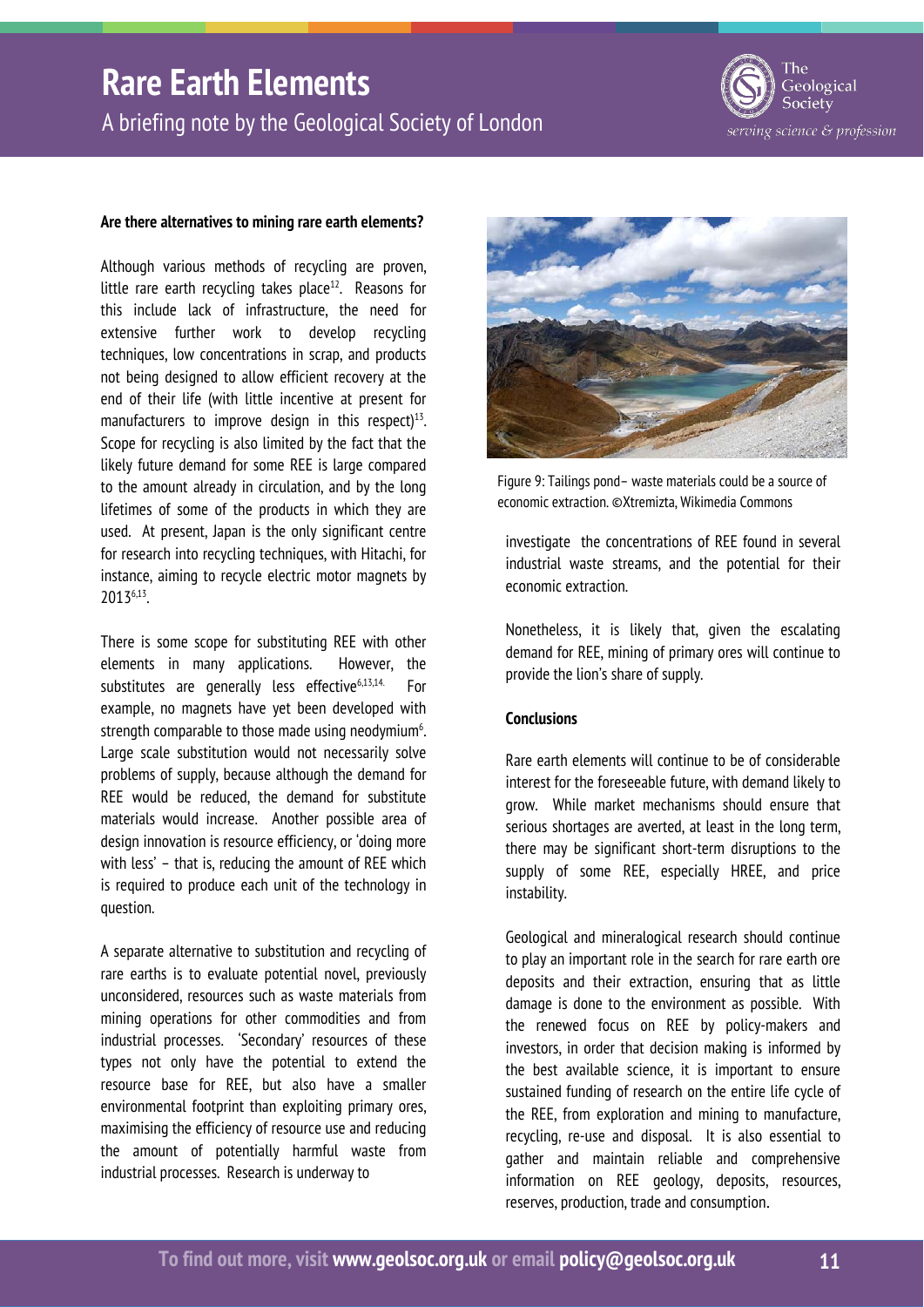A briefing note by the Geological Society of London

![](_page_11_Picture_2.jpeg)

### **Acknowledgements**

### **Members of the working group:**

Professor Paul Henderson, Chairman (University College London) Professor Jon Gluyas (Durham University) Mr Gus Gunn (British Geological Survey) Professor Frances Wall (Camborne School of Mines, University of Exeter) Dr Alan Woolley (Natural History Museum) With assistance from Dr Alex Finlay (Durham University)

### **Geological Society staff:**

Mr Nic Bilham

#### **Further reading**

Rare Earth Elements Profile, British Geological Survey, 2010: www.bgs.ac.uk/downloads/start.cfm?id=1638

The Principal Rare Earth Elements Deposits of the United States – A Summary of Domestic Deposits and a Global Perspective, US Geological Survey Scientific Investigations Report 2010-5220, 2010: http://pubs.usgs.gov/sir/2010/5220/

The Major Rare Earth Element Deposits of Australia: Geological Setting, Exploration and Resources, Department of Resources, Energy and Tourism / Geoscience Australia, 2011: https://www.ga.gov.au/products/servlet/controller?event=GEOCAT\_DETAILS&catno=71820

Critical Materials Strategy, US Department of Energy, 2010: http://energy.gov/sites/prod/files/edg/media/criticalmaterialsstrategy.pdf

Critical Raw Materials for the EU, European Commission, 2010: http://ec.europa.eu/enterprise/policies/raw-materials/files/docs/report-b\_en.pdf

Material Risk: Access to Technology Materials, Ernst and Young, 2010: http://www.nw-resources.com.au/images/northwest--iefoo.pdf

Technology minerals: The Rare Earths Race is on!, Ernst and Young, 2011: http://cdn.awsripple.com/www.criticalrawmaterials.eu/uploads/Technology-Minerals-The-rare-earths-race-is-on.pdf

Kefferputz, R., 2010, Unearthing China's Rare Earths Strategy, CEPS Policy Brief: http://www.ceps.be/book/unearthing-china%E2%80%99s-rare-earths-strategy

Woolley, A.R. and Kjarsgaard, B.A., 2008, Geological Survey of Canada Open File 5796 (map showing the global distribution of the main carbonatite deposits, together with a database giving brief descriptions of each occurrence including data on all mined and potentially economic deposits):

http://geopub.nrcan.gc.ca/moreinfo\_e.php?id=225115

Gupta, C.K. and Krishnamurthy, N., 2005, Extractive Metallurgy of Rare Earths. CRC Press, Florida